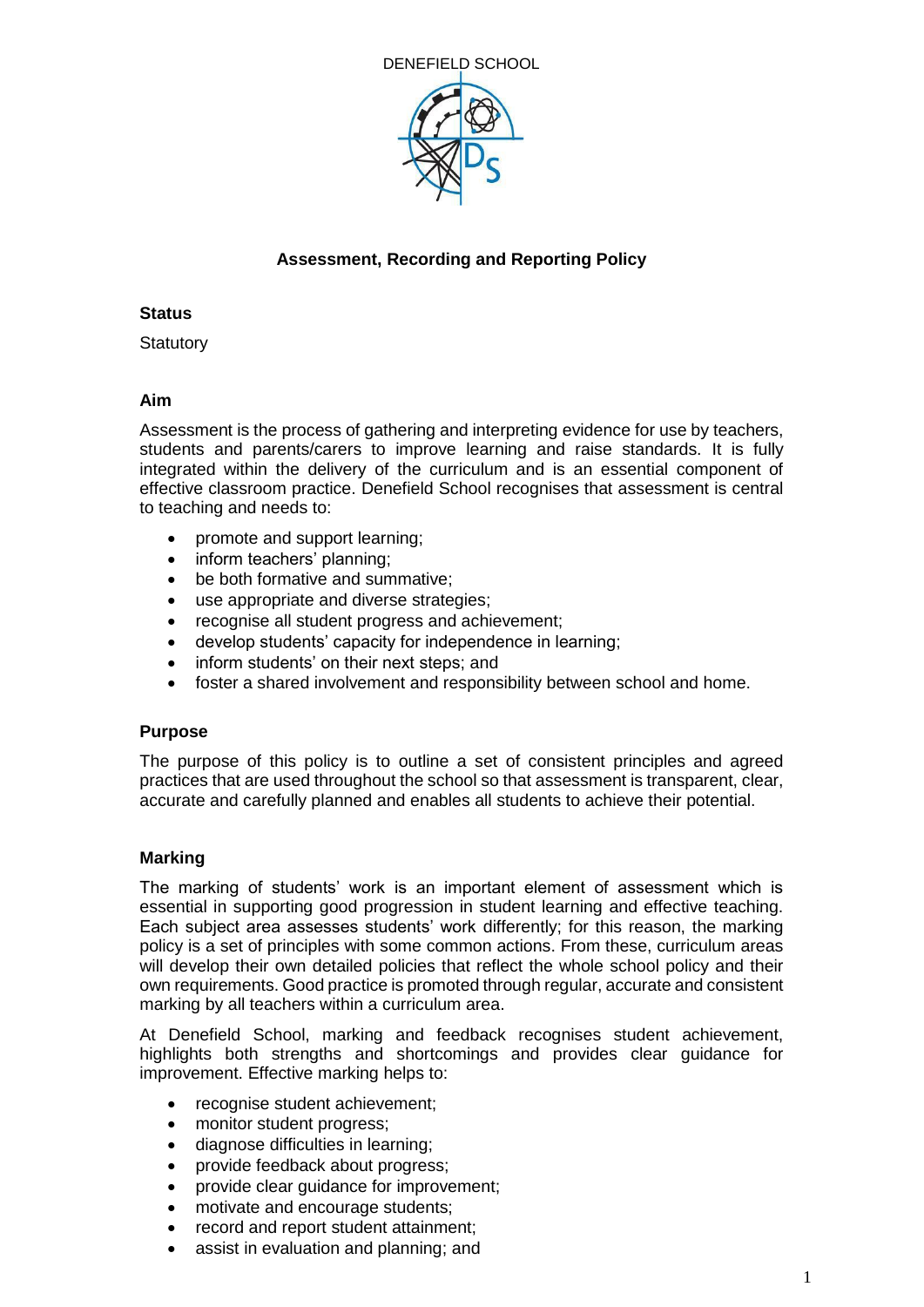facilitate a dialogue about learning between students and parents.

# **Deep Marking**

This is the systematic assessment of students' learning and will happen at least 3 times per year (see Curriculum Area marking policies in Appendix 1 for specific frequency). This will be the detailed marking of a planned assessment which will be inside a student's exercise book. This type of marking from the teacher will:

- use a **green pen or a feedback grid** to provide a positive comment about what a student can do successfully linked to the skills demonstrated in the piece of work;.
- use a **highlighter** to identify spelling, punctuation and grammatical errors.
- reference clear success criteria that is understood by a student;
- provide between 1 and 3 specific targets in **green pen or a feedback grid** that will allow a student to develop his/her skills and improve his/her work which will be identified through the use of a Deep Mark To Improve sticker; and
- be followed by dedicated improvement and reflection time (DIRT) where a student will respond to the targets set by the teacher in **red pen** in order to improve his/her work.

# **Work Check**

This is where a teacher is checking the day-to-day work and extended learning completed by a student. This marking will:

- use a **green** pen to provide positive acknowledgement of completion of work to a satisfactory standard;
- use a **highlighter** to identify spelling, punctuation and grammatical errors;
- request adjustments where necessary of concepts/ideas that are misunderstood;
- identify the misspelling/misuse of key subject words;
- challenge any poor presentation that inhibits the successful production of a student's work; and
- be clearly identified through the use of a Work Check sticker.

## **FAIL (first attempt in learning)/Rework your work**

This is where self, teacher or peer feedback is used to inform students about how to rework their work in order to improve their progress/attainment. This type of work could be:

- A simple exercise in class;
- A particular assessment integral to a GCSE/A Level course;
- A class assessment to monitor progress; or
- A piece of work which consolidates learning.

Once feedback has been given students will use this to re-draft and improve their work, addressing any misconceptions and applying new knowledge and skills.

## **Assessment**

Teachers will assess students' work on a regular basis using both informal and formal methods. Formal assessment opportunities will be planned in advance and will be clearly identified in schemes of work. There will be three main assessment points throughout the academic year for each year group. All assessments (with the exception of those marked externally) will be moderated internally to ensure consistency and accuracy of assessment.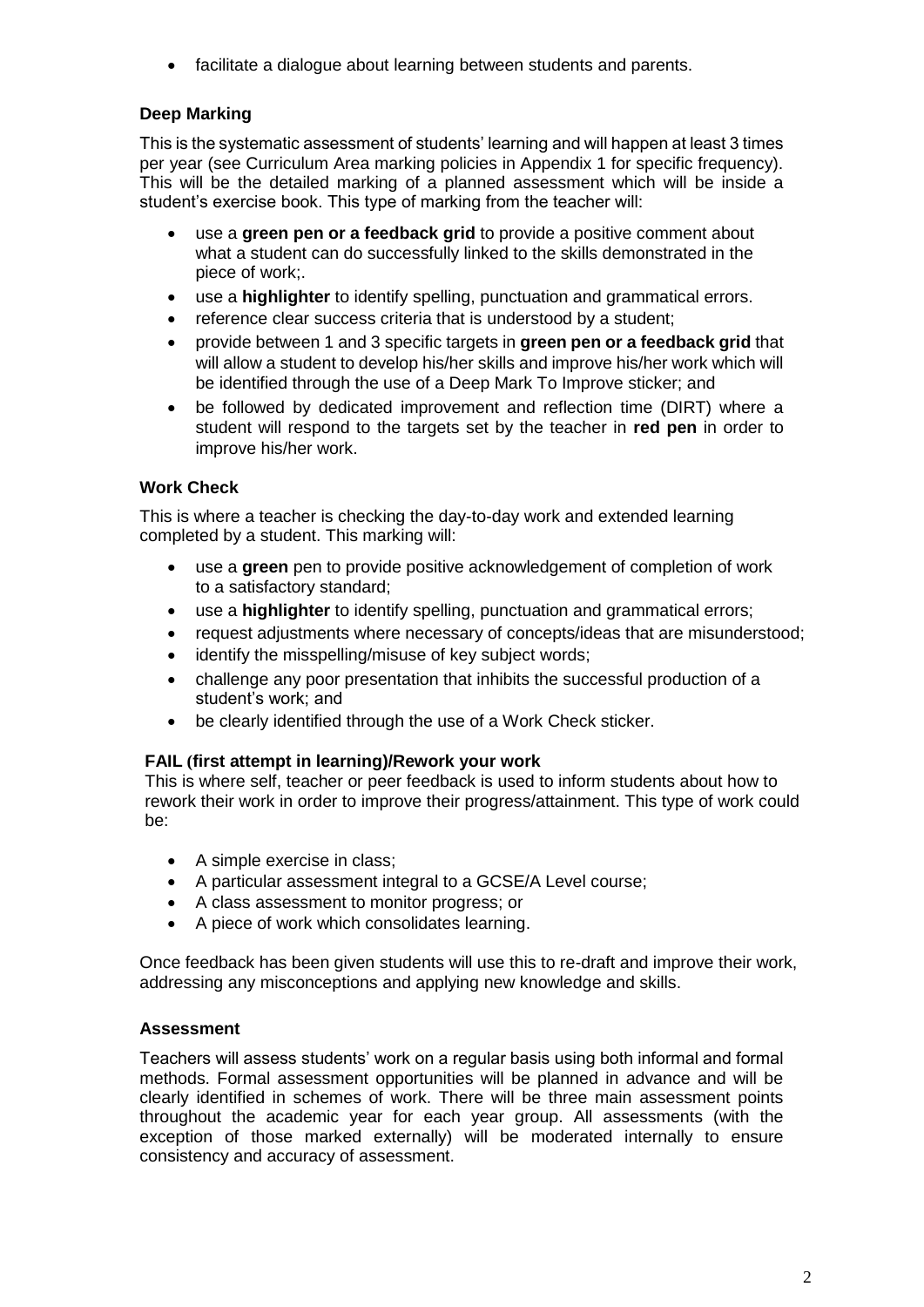## **Year 7**

In Year 7, students will complete baseline tests in all subjects on entry to Denefield School. In English, maths and science, these tests will be carried out formally and marked externally with the results benchmarked against national data.

All other tests will be benchmarked against subject grade boundaries which have been developed by subject teachers based on KS4 assessment criteria. Year 7 students will also sit end-of-year progress tests in all subjects. End-of-year tests in English, maths and science will be assessed against national benchmarks.

## **Year 8**

In Year 8, students will complete end-of-year progress assessments in all subjects. End-of-year tests in English and maths will be assessed against national benchmarks; all other subjects will be assessed against subject grade boundaries which have been developed by subject teachers based on KS4 assessment criteria.

Assessment results will provide an end of key stage progress measure in all subjects.

## **Years 9, 10 and 11**

In Years 9 and 10, students will complete assessments in all subjects throughout the year. Year 10 students will sit pre-public examinations in all subjects mid-year, using GCSE past papers. In Year 11 students will sit pre-public examinations in Autumn 2 term, using GCSE past papers to assess their knowledge, understanding and skills.

Students will be assessed on a 9-1 scale *for most subjects,* using GCSE assessment criteria and grade descriptors; there are only a few subjects that continue to grade A\*- C this year. Stickers will be used on the front of students' exercise books to indicate their target grade and current grade following each assessment point.

## **Years 12 and 13**

In Year 12, students will complete pre-public examinations mid-year, using relevant AS Level past papers to assess their knowledge, understanding and skills.

Students will be assessed using the relevant Level 3 assessment criteria and grade descriptors.

In Year 13, students will complete pre-public examinations during Autumn 2 term, using relevant AS/A Level past papers to assess their knowledge, understanding and skills.

Students will be assessed using the relevant Level 3 assessment criteria and grade descriptors.

## **Monitoring**

A full academic monitoring process is in place whereby teachers record and track student progress following planned assessments.

## **Years 7 and 8**

Monitoring will be completed for students in Years 7 and 8 three times per year. This will include a judgement on students' engagement for learning (see Appendix 2) as well as a judgement about the current level of knowledge and skill a student has in each subject against the relevantlearning strands using a four-point scale:

Emerging, Developing, Secure and Mastered (see Appendix 3).

Monitoring will also identify students' strengths and areas to improve using the codes outlined in Appendix 4.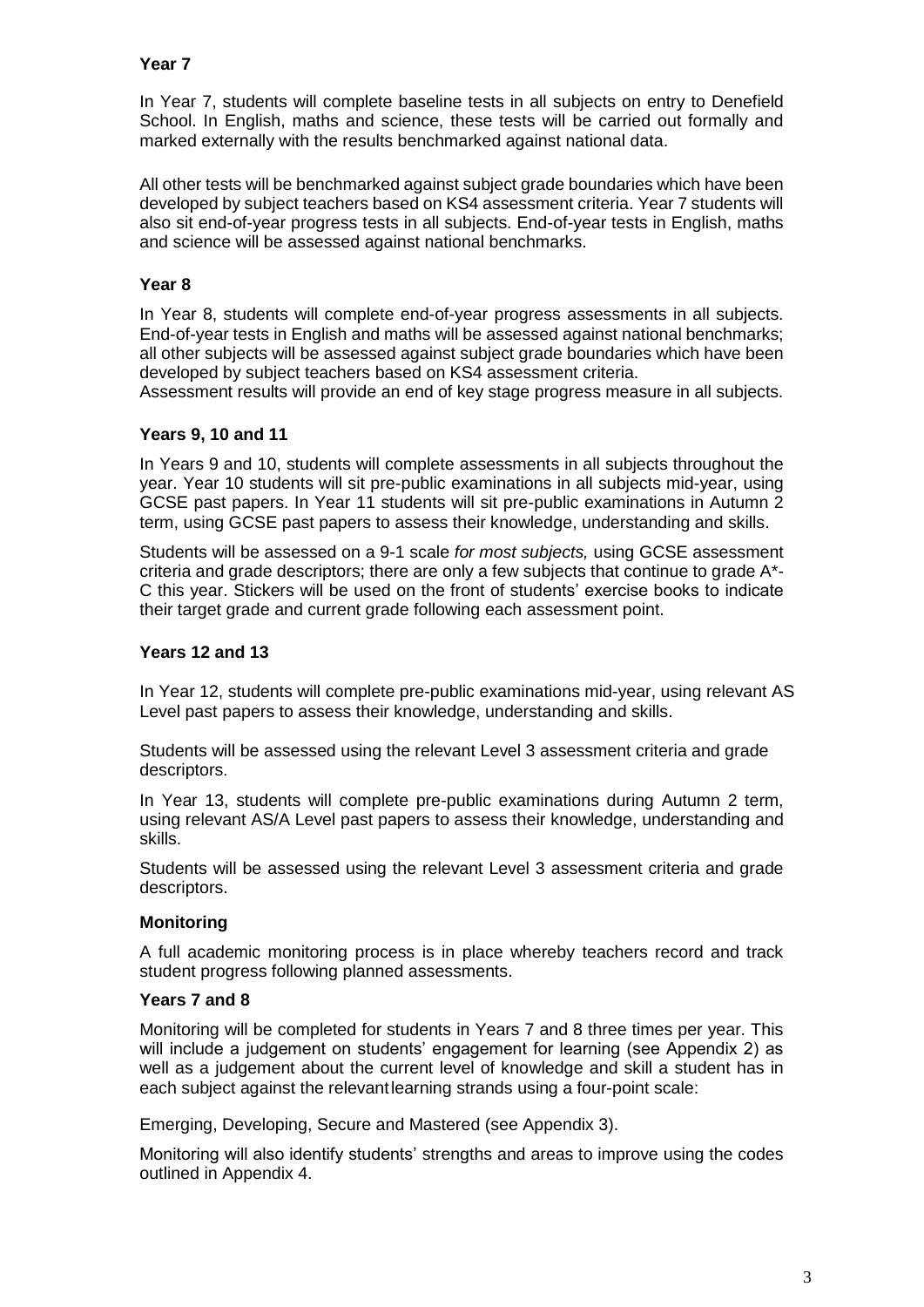## **Years 9-13**

Monitoring will be completed for students in Years 9-13 three times per year. This will include a judgement on students' engagement for learning and a judgement about their level of attainment. For students in Years 11 and 13, teachers will also make a professional prediction about a student's final expected GCSE/BTEC or A Level grade based on their assessment of all of the student's work to date. Students in Year 12 and 13 will be monitored using the Route 88 tracking system. This will include judgements against wider reading, independence and organisation.

Students in Years 9-13 will receive a written subject report from each teacher once per year. This will include positive comments to acknowledge what a student is able to do as a result of recent work, as well as at least one subject specific target for further improvement (see Appendix 5).

## **Setting**

Where students are taught in ability groups, Standards Leaders regularly review groupings following key assessment points and progress meetings.

## **Year 7**

In term 1 of Year 7, students are taught in mixed ability groups. From term 2, students are taught in ability sets for maths and in broad banded groups for all other subjects. Sets are determined using CAT scores, prior attainment, internal assessment data and English, maths and science GL Assessment baseline test scores.

### **Year 8**

Students are taught in ability sets for English and maths and in broad banded groups for all other subjects. Sets are determined using CAT scores, prior attainment, internal assessment data and English, maths and science end-of-Year 7 GL Assessment scores.

### **Years 9, 10 and 11**

Students are taught in ability groups for English, maths and science. Sets are determined using CAT scores, prior attainment and internal assessment data. All other subjects are taught in mixed-ability groups.

## **Consultation Evenings**

Years 7, 8, 9, 11, 12 and 13 have one parent/carers' consultation evening per year. Year 10 has two parent/carers' consultation evenings per year.

#### . **Year 7 Review Afternoon**

This takes place annually in term 2 of Year 7 and provides an opportunity for parents/carers to meet with their child's tutor to discuss overall academic performance.

### **Examinations**

The internal examinations' timetable is created and arranged by the Examinations Officer, who also administers all arrangements for external examinations. Internal examinations and tests are only held where they are deemed worthwhile and a productive part of the learning process.

#### **Year 7**

Students will sit formal tests in English, maths and science at both the beginning and end of Year 7.

#### **Year 8**

Students will sit formal tests in English, maths and science at the end of Year 8.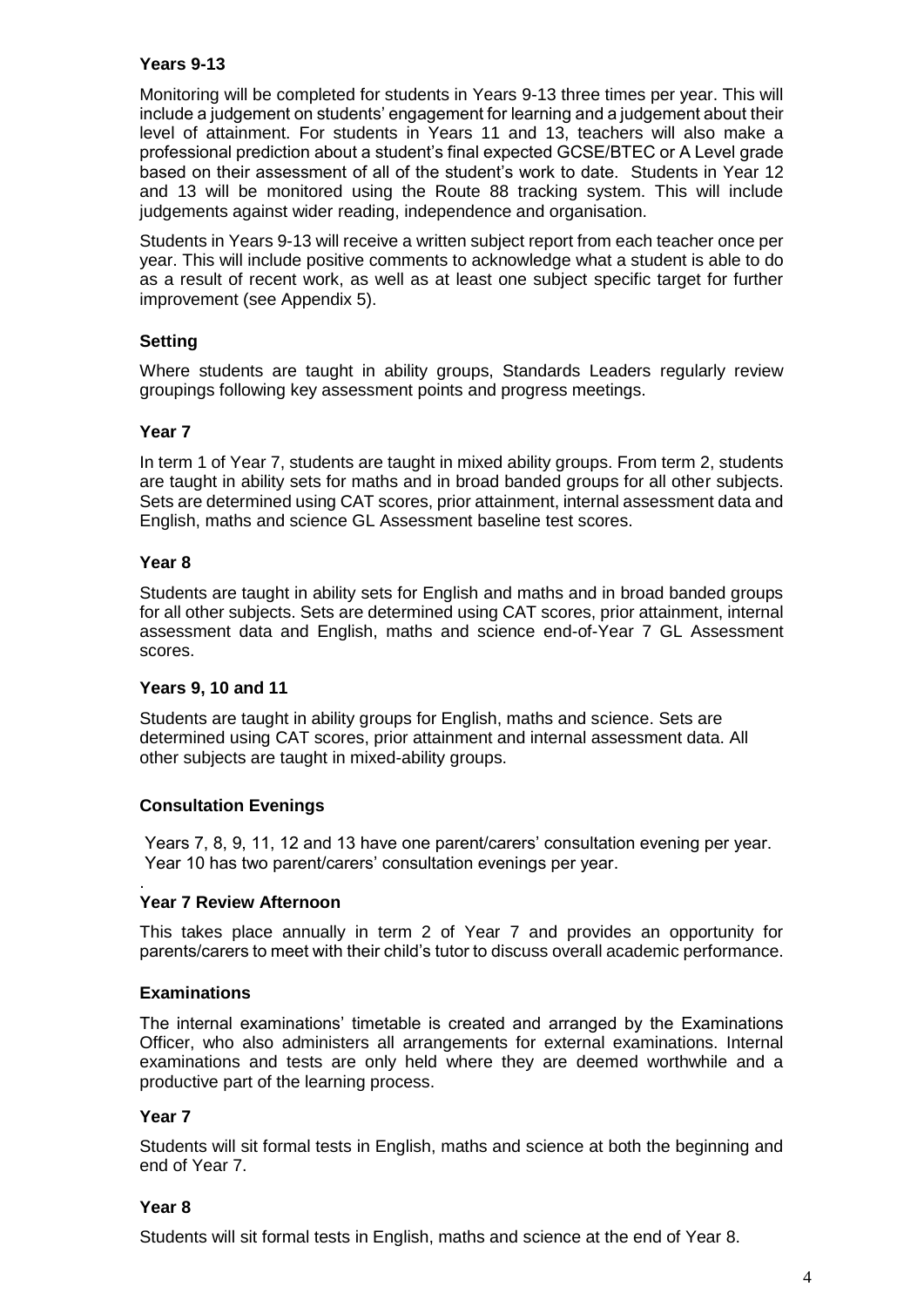# **Year 9**

Students will sit formal assessments in all subjects at the end of Year 9.

# **Year 10**

Students will sit pre-public examinations in all subjects mid-year.

## **Year 11**

Students will sit pre-public examinations in all subjects in term 2 of Year 11. They will sit public examinations in terms 5 and 6 of Year 11.

## **Years 12 and 13**

*Students will sit pre-public examinations in all subjects in term 4 of Year 12 and term 2 of Year 13. They will sit public examinations in terms 5 and 6 of Year 13.*

## **Roles and Responsibilities**

Governors will:

Review assessment data on a termly basis through the Headteacher's report.

The Headteacher will:

- ensure that a rigorous whole school assessment system is in place;
- ensure that the principles and practices outlined in this policy are communicated to and followed by all staff;
- review exam results through annual headline meetings:
- ensure that Standards Leaders and classroom teachers are able to attend relevant examination specification training and standardisation meetings; and
- oversee tracking of students' progress, monitoring performance and progress of key groups across the school.

The Senior Leadership Team will:

- complete final checks of reports to quality assure and ensure compliance with House style;
- quality assure marking and assessment processes through student voice and learning walks; and
- regularly review students' progress and monitor the performance and progress of key groups through discussion at line-management with the relevant Standards Leader.

Standards Leaders will:

- ensure students' work is marked in accordance with the subject area's policy and whole school principles;
- check monitoring and reports to ensure full and accurate completion by all teachers in the subject area;
- ensure assessments set are fit for purpose and enable students to demonstrate the knowledge and skills learned;
- ensure that appropriate and relevant schemes of work are in place to enable stretch and challenge for all learners;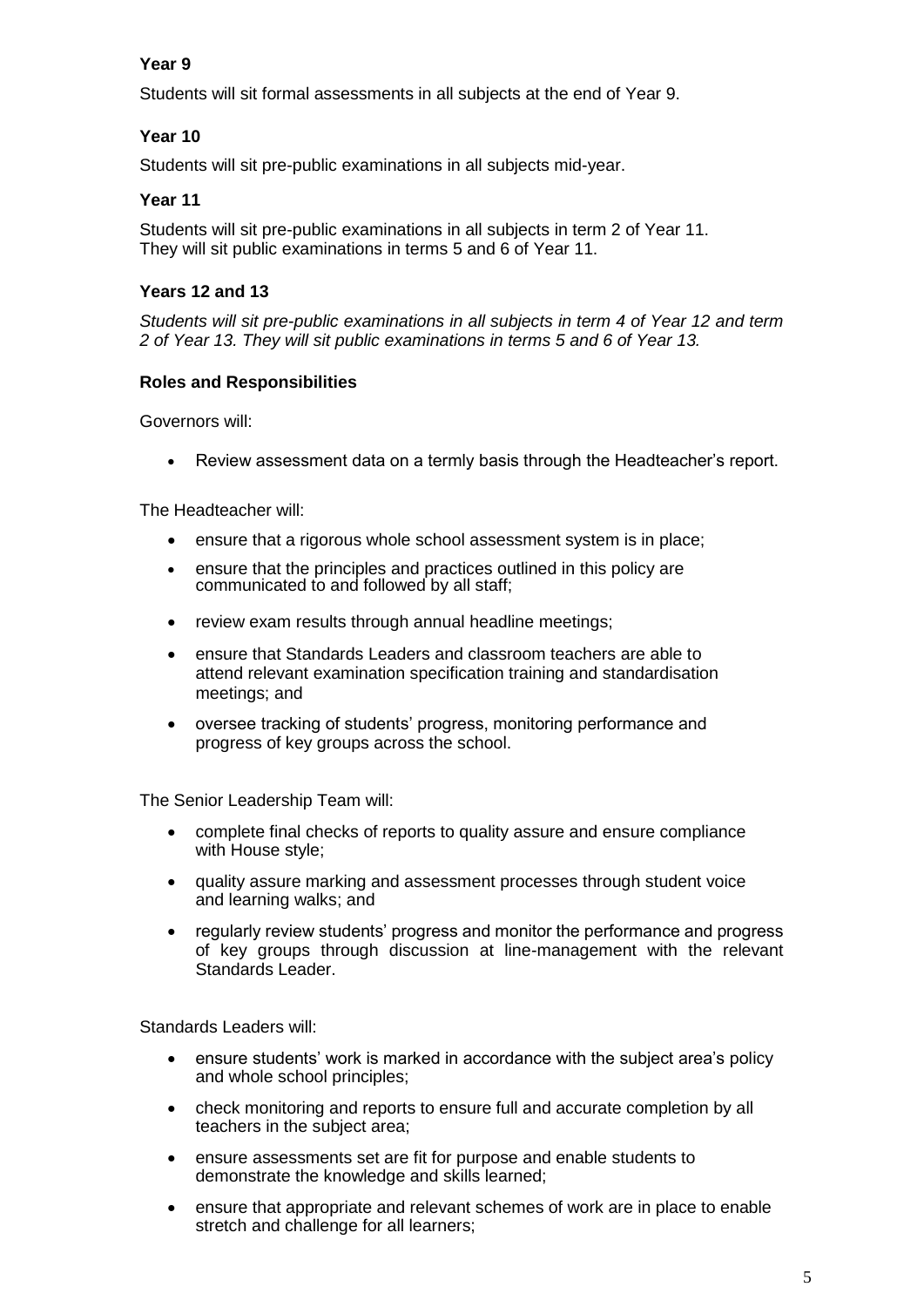- ensure that all teachers in the subject area have an up-to-date understanding of examination specifications;
- conduct regular moderation of assessments;
- set relevant and suitable/appropriate examinations for internal examination and PPE series; and
- track students' progress, monitoring performance and progress of key groups.

Classroom teachers will:

- mark students' work in accordance with their subject area's policy and whole school principles;
- mark students' work according to explicit criteria that enable students to understand what they have achieved and what they now need to do in order to improve;
- have an up-to-date knowledge and understanding of relevant examination specifications;
- assess students' work accurately using appropriate assessment criteria; and
- complete all monitoring and reports accurately and on time.

Students will:

- read any written feedback carefully and complete all improvements in red pen; and
- reflect on each set of monitoring and complete the progress tracker in their planner.

Parents/Carers will:

- attend consultation evenings to discuss their child's progress; and
- review their child's monitoring and discuss any concerns with the relevant subject teacher/Standards Leader.

## **Who/what was consulted**

SLT, IT and Data Manager, Standards Leaders

## **Linked policies**

- Attendance and Punctuality Policy
- Controlled Assessment Policy
- Curriculum Policy
- External Assessment Policy
- Home School Agreement
- Internal Assessment Policy
- Teaching and Learning Policy

## **Appendices:**

Appendix 1: Curriculum area marking policies

Appendix 2: Engagement for Learning descriptors

Appendix 3: Curriculum Areas EDSM Learning Strands

Appendix 4: Strengths and Areas to Improve codes

Appendix 5: Guidance for Report Writing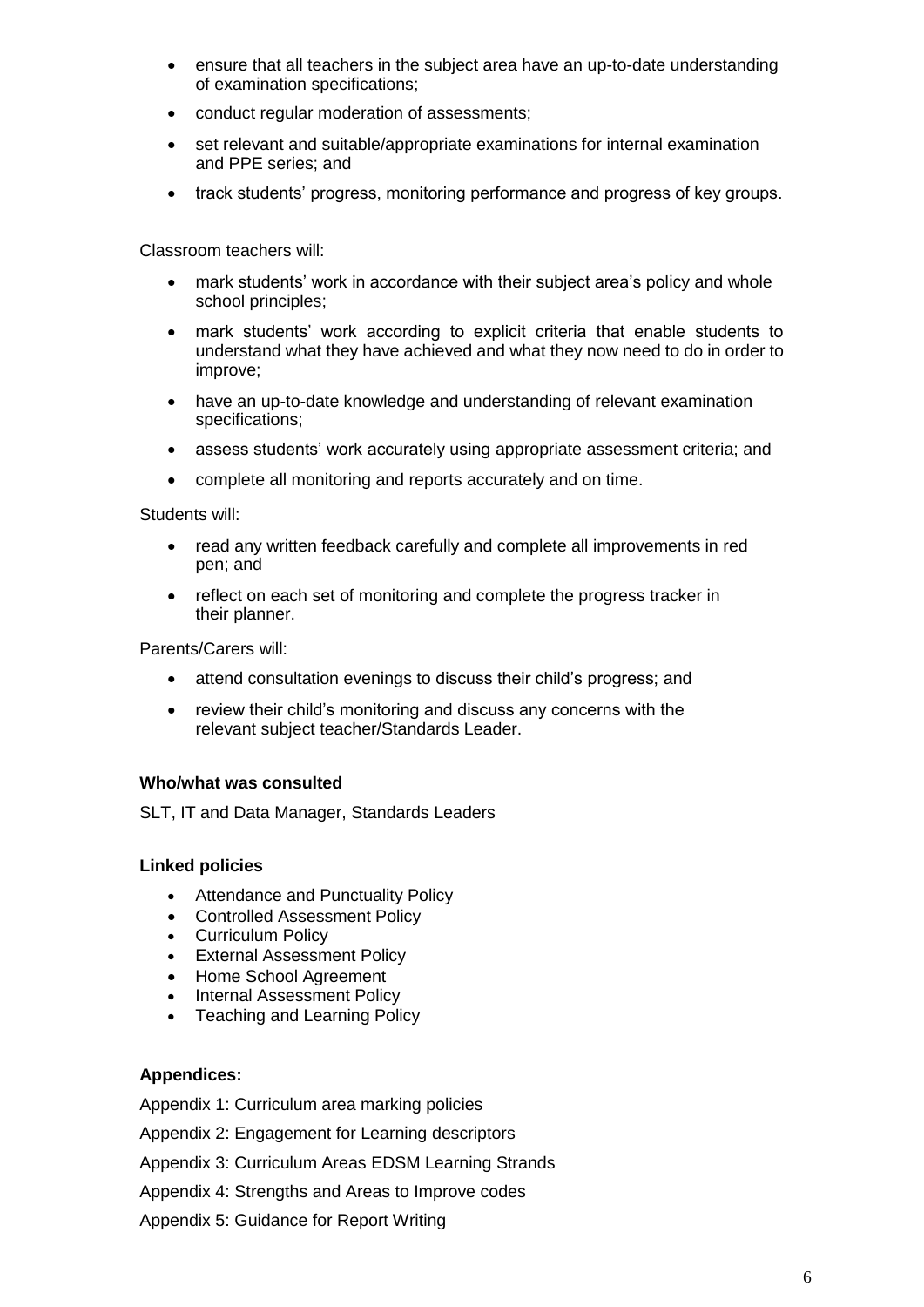## **Appendix 1: Curriculum Area marking policies**

see [www.denefield.org/curriculum](http://www.denefield.org/curriculum)

## **Appendix 2: Engagement for learning descriptors**

## **E1 Outstanding**

Students are consistently

- confident, self-motivated and willing to improve work independently;
- demonstrating a love of learning by showing pride in their work including arriving on time to and being equipped for lessons;
- courageous; they take risks and are resilient when tasks are challenging; and
- respectful towards others and the learning environment.

# **E2 Good**

Students consistently

- demonstrate a positive attitude by taking pride in their work and are willing to take on challenging tasks;
- arrive on time for lessons and are equipped for learning;
- participate willingly in all aspects of learning; and
- demonstrate respect towards others and the learning environment.

# **E3 Requires improvement**

**Students** 

- work when directed but show a lack of independence;
- will answer questions when asked but generally do not contribute to discussions unless prompted;
- do not always listen to or act upon advice when offered; and
- are not equipped for lessons and do not take enough pride in the presentation of their work.

# **E4 Unsatisfactory**

Students consistently

- ignore requests and do not act on feedback;
- are not equipped for lessons and do not take pride in the presentation of their work;
- make choices which disrupt teaching and learning; and
- demonstrate a lack of respect or tolerance for others.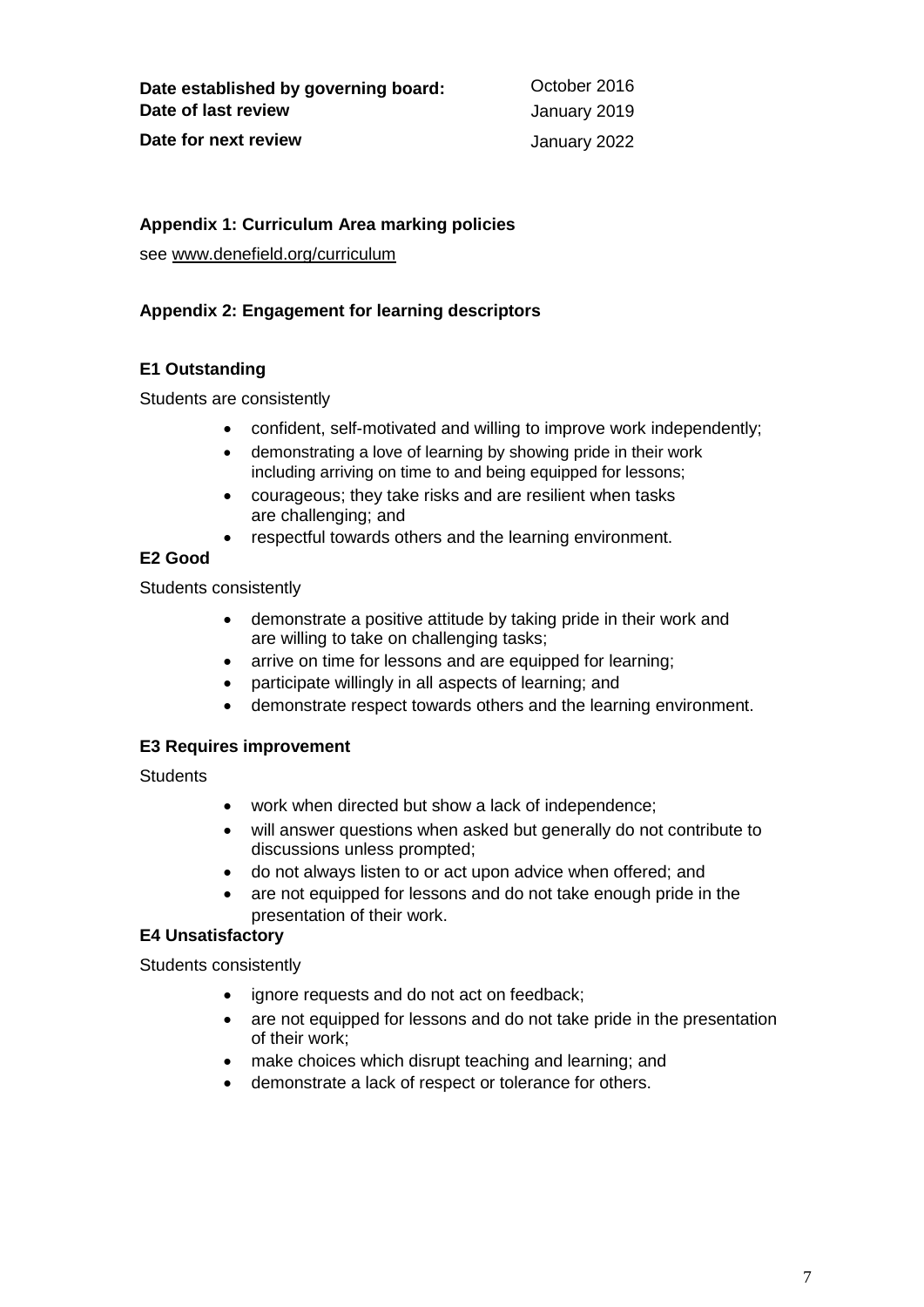## DENEFIELD SCHOOL

## **Appendix 3: Curriculum Areas EDSM Learning Strands**

see [www.denefield.org/curriculum](http://www.denefield.org/curriculum)

## **Appendix 4: Strengths and Areas to Improve codes**

| A | Attendance                       |   | Independent learning            |
|---|----------------------------------|---|---------------------------------|
|   | Contribution to class discussion |   | Lateness                        |
|   | Deadlines met                    | M | Maintain current high standards |
| F | Equipment                        | P | Presentation                    |
|   | Focus                            | S | Sustained effort                |
| Н | <b>Extended learning</b>         | X | Extra-curricular involvement    |

## **Appendix 5: Guidance for Report Writing**

House Style for Report Writing: Guidelines for Staff

Although many of the school's publications are prepared by the central administrative team, academic reports are written by a large number of teachers across any year group. This means that there is always the possibility of basic inconsistencies in the use of language, style and spelling which would require many hours to correct and standardise. This very basic style sheet has been compiled to try to prevent this problem. Please familiarise yourself with the following conventions and apply them in your writing of student reports.

| Student names:                     | use the full form of the student's name as it appears in SIMS                                                                                                                                                                                                                                          |  |  |
|------------------------------------|--------------------------------------------------------------------------------------------------------------------------------------------------------------------------------------------------------------------------------------------------------------------------------------------------------|--|--|
| Staff names:                       | no full stops, e.g. Mr M Boys, Mrs L Hillyard                                                                                                                                                                                                                                                          |  |  |
| Names of subjects:                 | these should be lower case, except for languages and when<br>used as course titles, e.g. geography, textiles technology but<br>French, English, GCSE Mathematics, BTEC Sport, A Level<br>History                                                                                                       |  |  |
| Abbreviations:                     | no full stops or spaces in ICT, PE, RS, GCSE etc;<br>write she is not she's; they are not they're etc; no full stops for<br>etc, e.g. and i.e.; write and not &                                                                                                                                        |  |  |
| Year groups:<br>Grades:<br>Spaces: | use upper case initial letters, e.g. Year 9, Sixth Form<br>use lower case, e.g. grade A* or grade 9<br>use two spaces after a full stop, question mark and<br>exclamation mark;<br>use one space after a colon, semicolon and comma;<br>leave no space before or after a forward slash, e.g. level 5/6 |  |  |
| Spelling:                          | use the English spelling for words such as programme, centre<br>and organisation - you may need to change the spell check on<br>your computer to 'English (UK)';                                                                                                                                       |  |  |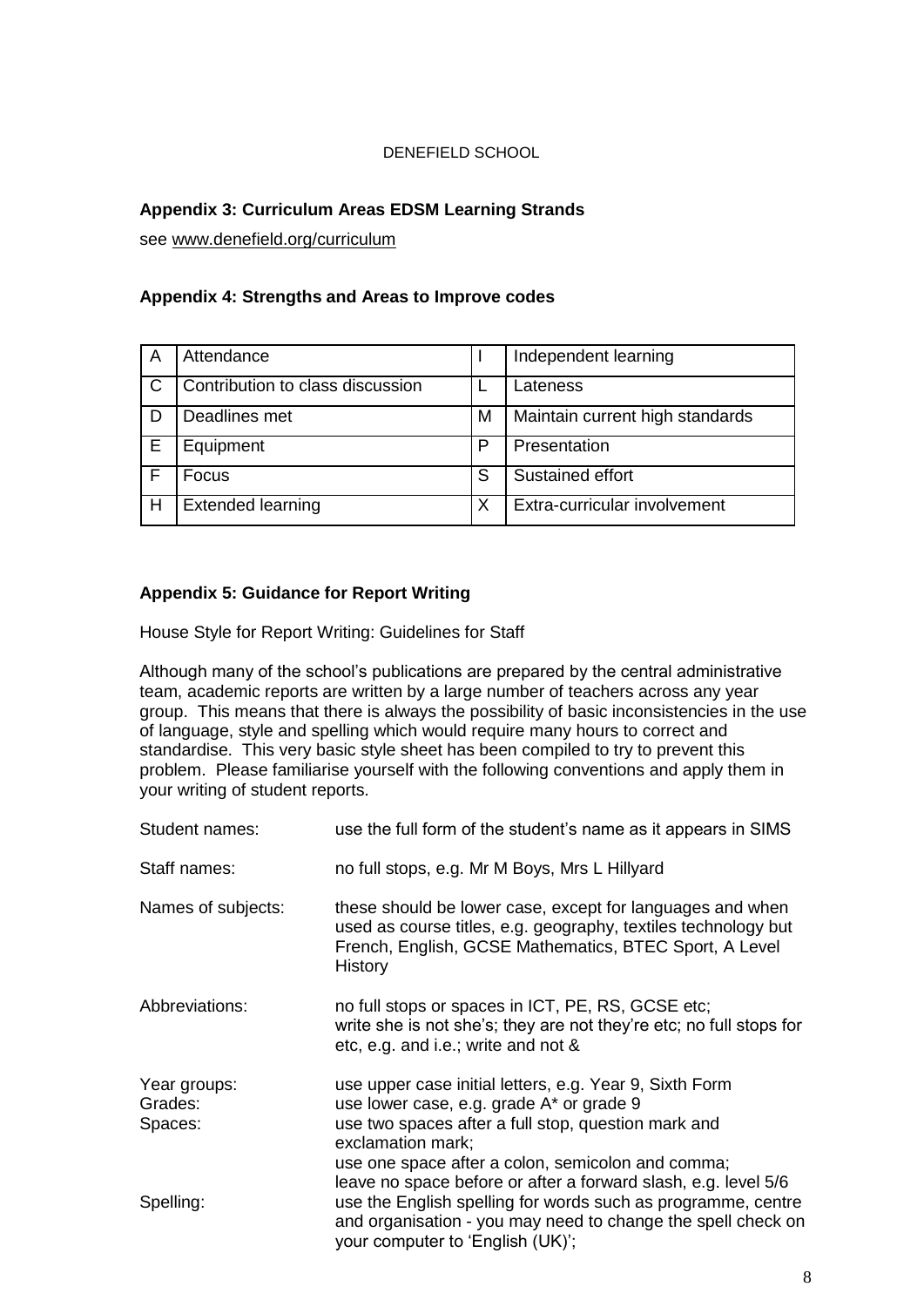|                         | for reasons of consistency, and particularly where there is an                  |                                     |                                 |  |  |
|-------------------------|---------------------------------------------------------------------------------|-------------------------------------|---------------------------------|--|--|
|                         | alternative spelling for a word, use the following:                             |                                     |                                 |  |  |
|                         | focussed/focussing                                                              | not focused/focusing                |                                 |  |  |
|                         | learned                                                                         | not learnt                          |                                 |  |  |
|                         | proofread                                                                       | not proof-read                      |                                 |  |  |
|                         | cooperate                                                                       | not co-operate                      |                                 |  |  |
|                         | keyword                                                                         | not key words                       |                                 |  |  |
|                         | hard working                                                                    |                                     | not hard-working or hardworking |  |  |
|                         | coursework and class work are written as one word and two<br>words respectively |                                     |                                 |  |  |
|                         | -ise or -ize endings                                                            | school's preferred spelling is -ise |                                 |  |  |
| Dates:                  | Tuesday 5 April not Tuesday 5th April or Tuesday April 5th                      |                                     |                                 |  |  |
| Numbers:                | generally, use words for numbers one to ten, numerals for 11<br>and beyond;     |                                     |                                 |  |  |
|                         | spell out ordinal numbers - first, second, third, fourth;                       |                                     |                                 |  |  |
|                         | numbers are made plural without an apostrophe - under 15s                       |                                     |                                 |  |  |
|                         | not under 15's                                                                  |                                     |                                 |  |  |
| <b>Quotation marks:</b> | Denefield house style uses single quotation marks ('') not<br>double ("")       |                                     |                                 |  |  |
| Homework:               | use extended learning without capital letters. Do not<br>abbreviate to EL.      |                                     |                                 |  |  |
| Controlled assessment:  | do not abbreviate to CA                                                         |                                     |                                 |  |  |
| Common confusions:      | practise or practice?                                                           |                                     |                                 |  |  |
|                         | I would like Tom to practise his past tense verbs.                              |                                     | <b>VERB</b>                     |  |  |
|                         | Charlie needs more practice in using algebra.<br>affect or effect?              |                                     | <b>NOUN</b>                     |  |  |
|                         | This affects his ability to work independently.                                 |                                     | <b>VERB</b>                     |  |  |
|                         | The effect of this is clear for all to see.                                     |                                     | <b>NOUN</b>                     |  |  |

It is vital that reports are thoroughly spell-checked to avoid errors and typos. Where copying and pasting has been used, names, subject pronouns (he, she), object pronouns (him, her) and possessive pronouns (his, her) also need checking against the student's gender; this is one of the most common areas needing correction. Please ensure that you are referring to the correct student by double checking the name!

#### Report comment

You should write one positive comment to acknowledge what a student is now able to do as a result of recent work, as well as one target for further improvement over the coming term(s). There is limited space on the report template so comments need to be short and pertinent: your report must require no more than five lines in the SIMS entry box.

It is important that targets are subject specific and related to grade criteria, rather than generic. In most cases, these targets will also be specific to individuals rather than generic to a whole class. In mixed ability groups, it is expected that comments and targets will reflect the need for personalisation across the ability range.

#### Example report comments

'Karen is a talented performer who commands the audience's attention when on stage; she uses her voice well and shows the ability to take on a multitude of characters. To improve further, she would benefit from experimenting more with her voice and posture.'

'John's writing is imaginative and creative, and he picks up new techniques with ease. Now he must work hard on the way he analyses what he reads, remembering to think about the effect of language and structure on the reader.'